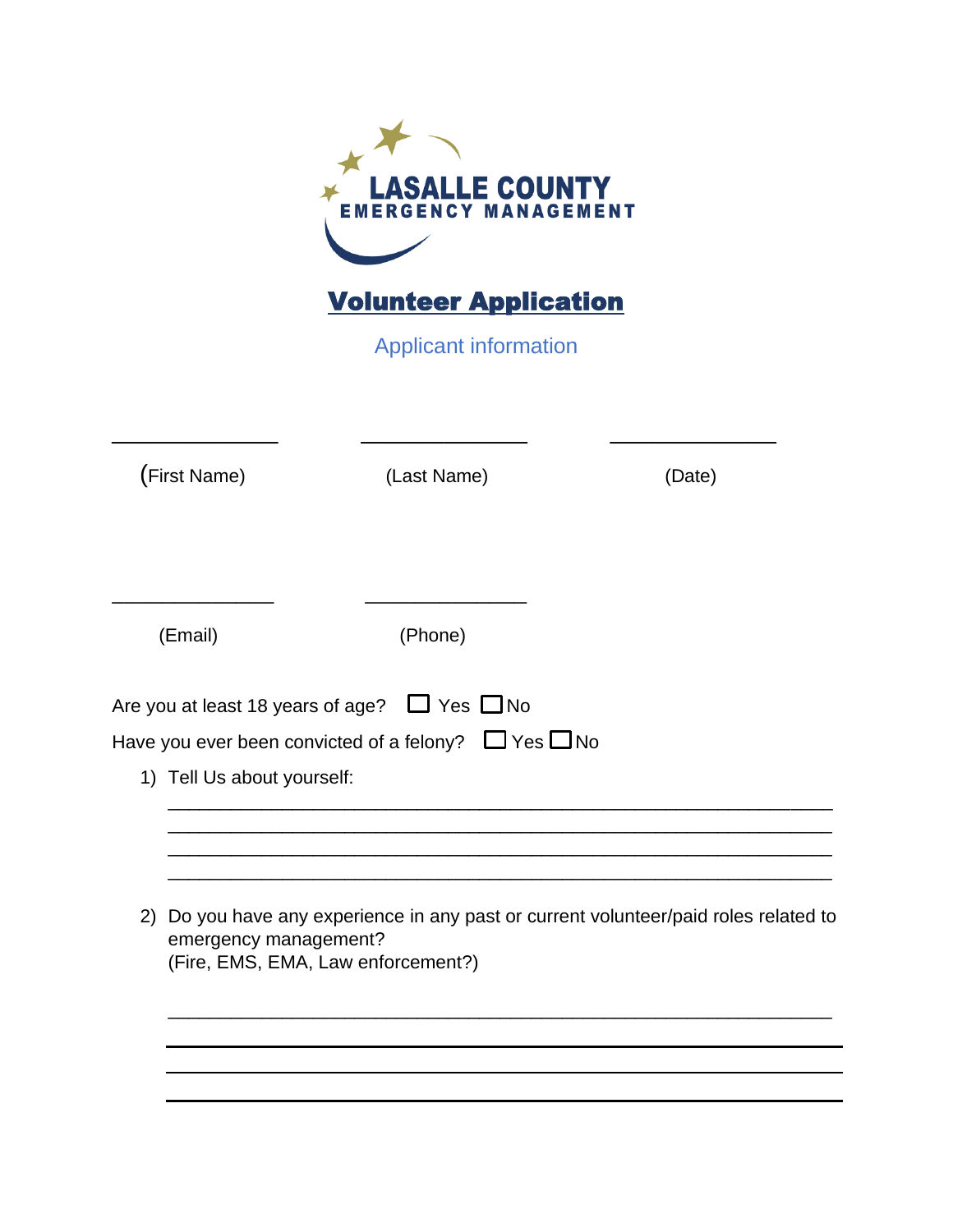3) How did you find out about our agency?

4) Briefly describe why you are interested in volunteering with the LaSalle County Emergency Management Agency.

\_\_\_\_\_\_\_\_\_\_\_\_\_\_\_\_\_\_\_\_\_\_\_\_\_\_\_\_\_\_\_\_\_\_\_\_\_\_\_\_\_\_\_\_\_\_\_\_\_\_\_\_\_\_\_\_\_\_\_\_\_\_\_\_\_\_\_\_\_\_

\_\_\_\_\_\_\_\_\_\_\_\_\_\_\_\_\_\_\_\_\_\_\_\_\_\_\_\_\_\_\_\_\_\_\_\_\_\_\_\_\_\_\_\_\_\_\_\_\_\_\_\_\_\_\_\_\_\_\_\_\_\_\_\_\_\_\_\_\_\_

\_\_\_\_\_\_\_\_\_\_\_\_\_\_\_\_\_\_\_\_\_\_\_\_\_\_\_\_\_\_\_\_\_\_\_\_\_\_\_\_\_\_\_\_\_\_\_\_\_\_\_\_\_\_\_\_\_\_\_\_\_\_\_\_\_\_\_\_\_\_

## Professional Certification/Licenses

Please List all relevant and current certifications and licenses that you possess related to emergency management.

## Field Support Services (FSU), Ground Search and Rescue, and EMA other functions.

This unit provides a variety of services including ground search and rescue, traffic control, severe weather monitoring and other operations of the LaSalle County Emergency Management Agency. This unit is also responsible for supporting the functions of the county emergency operations center (EOC), including but not limited to messengers, loggers, use of county equipment, rumor control, DCO, volunteer management, communications, and other operations of the EOC. We may also be tasked with sheltering and assisting at other larger incidents based on the needs of the local incident management team.

Would you be willing to be trained in the above jobs?  $\Box$  Yes  $\Box$  No

Are you willing to do On-line training to meet FEMA Training Requirements?

 $\Box$  Yes  $\Box$  No